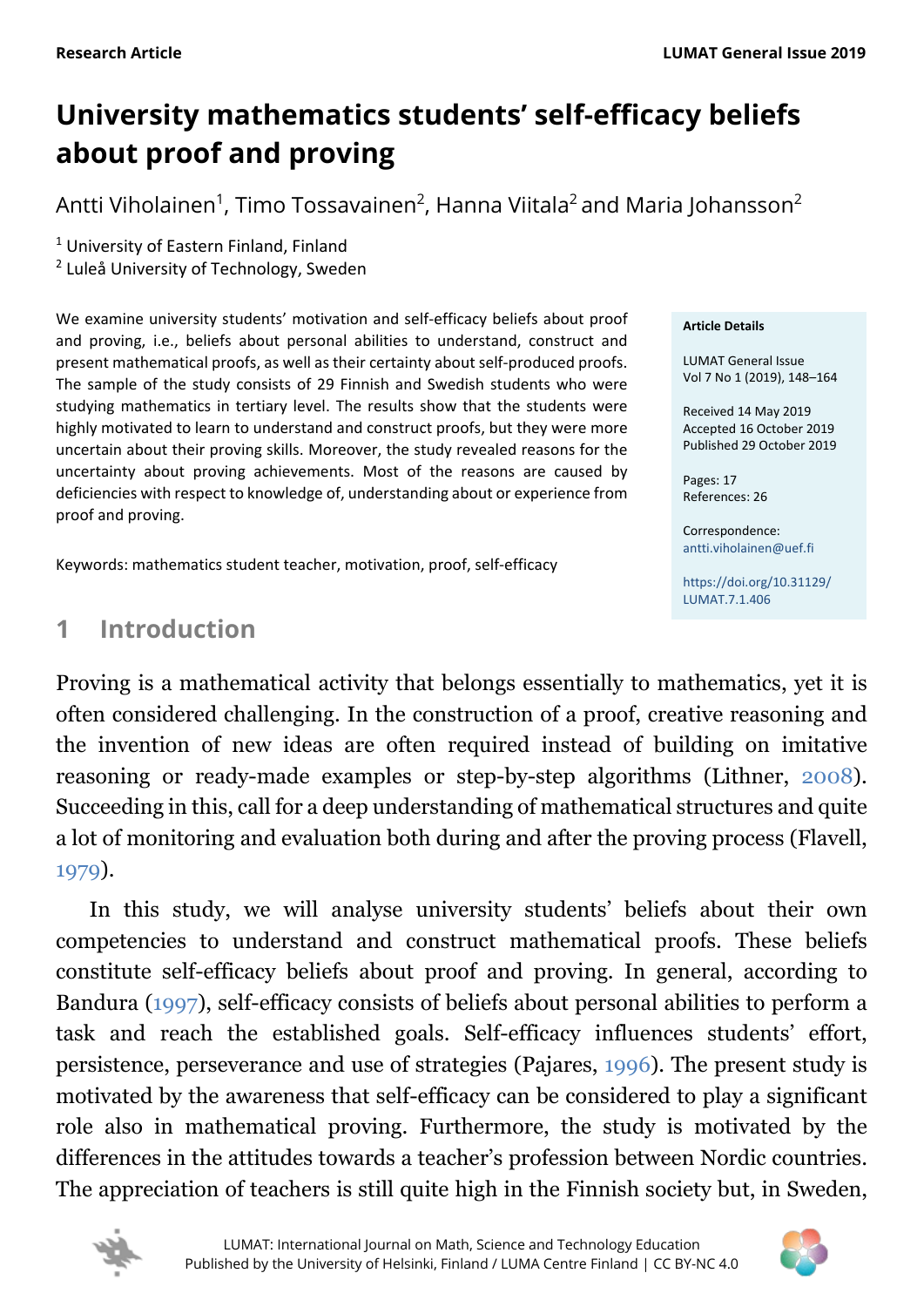the case is somewhat opposite (OECD, [2013\)](#page-14-0). This may affect student teachers' selfefficacy and view of mathematics. Our aim is to examine whether there are such differences between Finnish and Swedish mathematics student teachers in the context of proving.

# <span id="page-1-0"></span>**2 Role of proof in mathematics education**

From the pedagogical perspective, the most important reason why proof and proving are included in the learning goals of mathematics is probably the explanationfunction (deVilliers, [1990;](#page-14-0) Hanna, [2000\)](#page-14-0). According to de Villiers, the explanationfunction means that a proof provides an insight why something is true. It explains connections between mathematical structures, and, hence, it supports deep conceptual understanding. Viholainen, Lepik, Hemmi, Asikainen, and Hirvonen [\(2018\)](#page-14-0) found that also university students in Estonia and Finland consider support for understanding the most important reasons to study proof and proving. Other reasons they frequently mentioned are the development of thinking, reasoning and argumentation skills. This refers to transfer-function of proof, which means that via proofs it is possible to learn skills that are useful also in another context (Hemmi, [2006\)](#page-14-0).

The importance of proof increases considerably when a student moves from the upper secondary school to studying mathematics in university. This, together with the more formal nature of mathematics, may cause cognitive conflicts and culture shocks for a student (Clark & Lovric, [2009;](#page-14-0) Tall, [1995\)](#page-14-0). It is not surprising that university students often have difficulties with proof and proving (Hemmi, [2006;](#page-14-0) Reid & Knipping, [2010;](#page-14-0) Tossavainen & Luostarinen, [2004\)](#page-14-0). However, Viholainen et al. [\(2018\)](#page-14-0) have showed that students at tertiary level appreciate the importance of proof both in school mathematics and in mathematics in general. Students consider that the support that proving gives them in understanding mathematics is the most important reason to study proof and proving. On the other hand, the level of proving skills and view of mathematics may be dependent: Tossavainen and Luostarinen [\(2004\)](#page-14-0) noticed that students who were not yet skilful in proving viewed mathematics as a static system, whereas students who were more skilful considered the nature of mathematics more dynamic.

There are quite large differences between countries with respect to the role of proof in school mathematics. Hemmi, Lepik and Viholainen [\(2013\)](#page-14-0) found from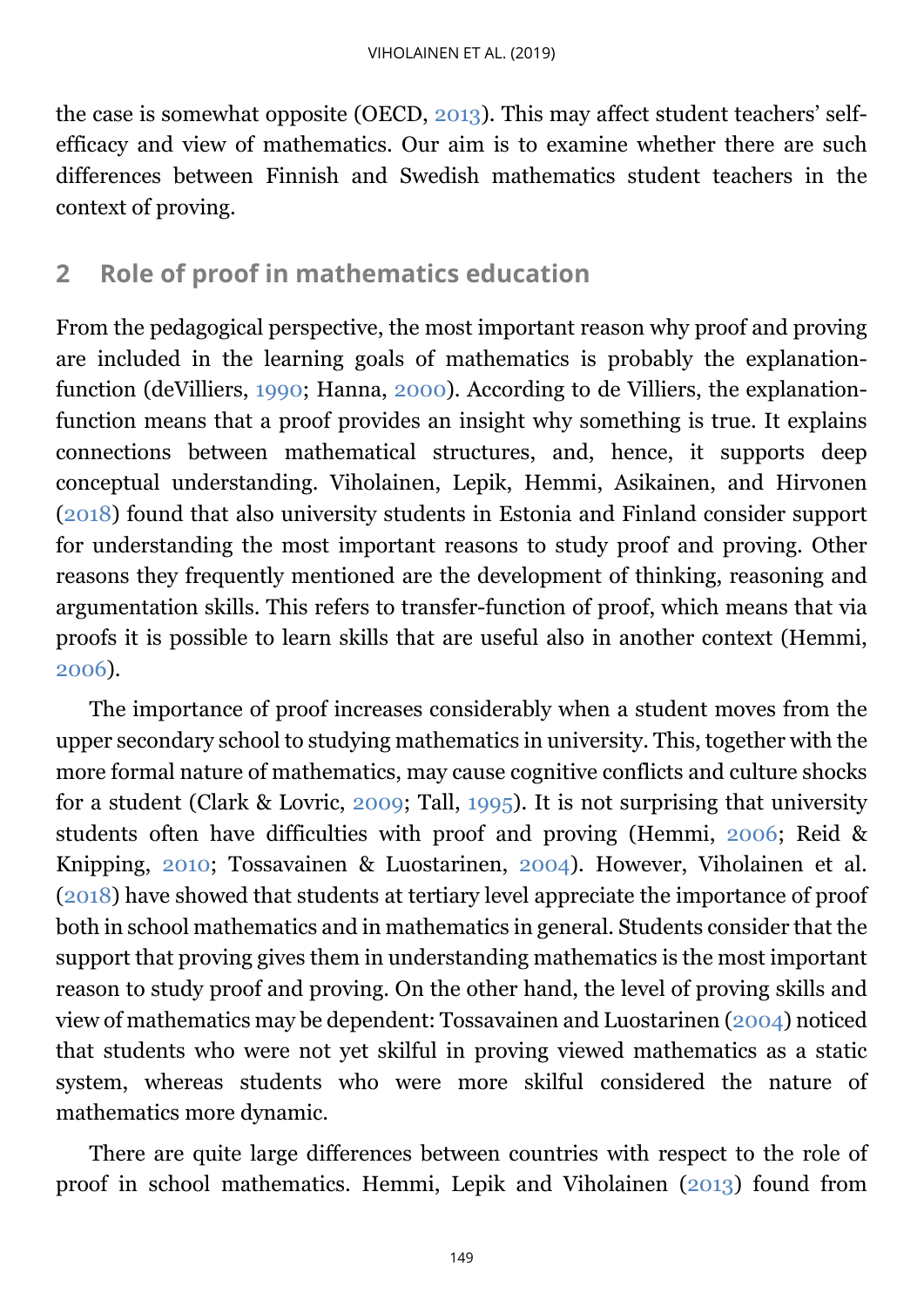Estonian, Finnish and Swedish curricula documents for grades 1-12 that, in the Swedish curriculum, proof and proving were clearly less emphasized than in the Estonian and Finnish ones. In the Finnish curriculum, several proof-related elements were included without mentioning explicitly the concepts of proof or proving. However, especially in Finland, the role of proof has varied quite much through time (Mäkelä, [2011\)](#page-14-0). Bergwall and Hemmi [\(2017\)](#page-14-0) analyzed Finnish and Swedish textbooks used in integral calculus at upper secondary level with respect to proof-related reasoning. Their study revealed that proofs were more visible in the Finnish textbooks than in the Swedish ones. Expository sections in the Finnish textbooks offered more opportunities to learn proof and proving, but the Swedish textbooks included hardly any general proofs. In both countries, the proportion of proof-related exercises in textbooks was low (about 10 %), and the number of tasks that explicitly ask students to provide a proof were minimal. However, the exercises in the Swedish textbooks reflected a higher variation of proof-related reasoning.

## <span id="page-2-0"></span>**3 Self-efficacy beliefs about proof and proving**

Self-efficacy and student activities affect one another. First, self-efficacy can influence effort and persistence by affecting the choice of activities (cf. Pajares, [1996\)](#page-14-0). This effect can be positive, but it can also hinder learning. Second, self-efficacy beliefs develop through interpretations of prior experiences. These mastery experiences are the most powerful source for self-efficacy (Bandura, [1997;](#page-14-0) Usher & Pajares, [2009\)](#page-14-0). They are formed over a longer time period, which makes self-efficacy beliefs resistant to change (Bandura, [1997;](#page-14-0) cf. trait aspect in Hannula, [2011\)](#page-14-0). Vicarious experiences, together with peer feedback, influence self-efficacy through social situations. Additionally, physiological and emotional arousals such as anxiety or the feeling of flow has an influence on self-efficacy (Bandura, [1997;](#page-14-0) Usher & Pajares, [2009;](#page-14-0) Hannula, [2011\)](#page-14-0).

Self-efficacy beliefs are context specific (Bandura, [1997\)](#page-14-0) and often studied as quite stable trait beliefs. For example, the reciprocal connection between self-efficacy and mathematics performance is well established in many contexts (e.g. Lee, [2009;](#page-14-0) Williams & Williams, [2010\)](#page-14-0). In addition to academic achievement in mathematics, self-efficacy has been shown to have close connections also with motivation and selfconfidence (see e.g. Zimmerman, [2000\)](#page-14-0). The strength of perceived self-efficacy to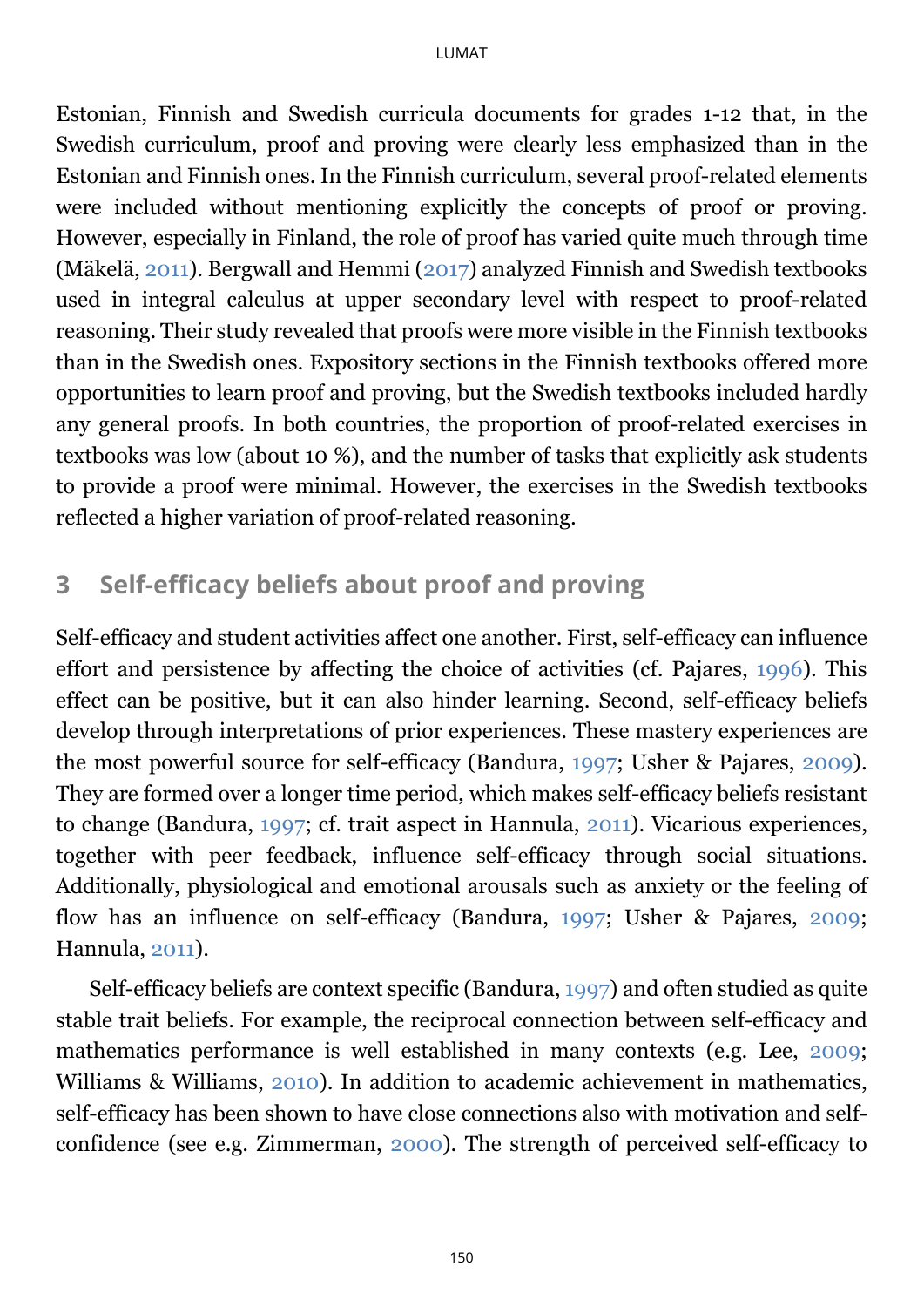understand or perform a task is often studied through students' self-confidence (cf. Bandura, [1997\)](#page-14-0).

In proving, there are three different central activities: reading a given argument, constructing a novel argument, and presenting an available argument (Mejía-Ramos & Inglis, [2009\)](#page-14-0). Different mathematical competencies are needed in these activities. Reading a given argument requires that a learner can read mathematical text, understand the content of the argument, and that a learner is capable to evaluate if the argument is correct and sufficient. Construction of a novel argument involves deep understanding of the content, and it often demands the use of mathematical thinking and problem-solving skills. Presenting an available argument presumes competence to present an argument in an understandable and acceptable way.

By applying Bandura's [\(1997\)](#page-14-0) definition of self-efficacy to the activities of proving presented by Mejía-Ramos & Inglis [\(2009\)](#page-14-0), we interpret that self-efficacy in the context of proof and proving consists of the following elements:

- Beliefs about personal abilities to understand mathematical proofs and evaluate them critically.
- Beliefs about personal abilities to construct mathematical arguments and combine them to a proof.
- Beliefs about personal abilities to present a mathematical proof in an acceptable way.

# **4 Research questions and method**

The subjects of this study are university students in mathematics from one Finnish and one Swedish university. The aim is to get answers to the following questions:

- 1. How motivated are students in mathematics to study skills needed for proving?
- 2. How do students perceive their abilities in tertiary mathematics in general and, especially, their abilities to understand and produce mathematical proofs?
- 3. If students manage to produce mathematical proofs, how convinced are they about the correctness of their solutions?
- 4. If the students are unsure about the correctness of their self-produced proofs, what kind of reasons do they see for this uncertainty?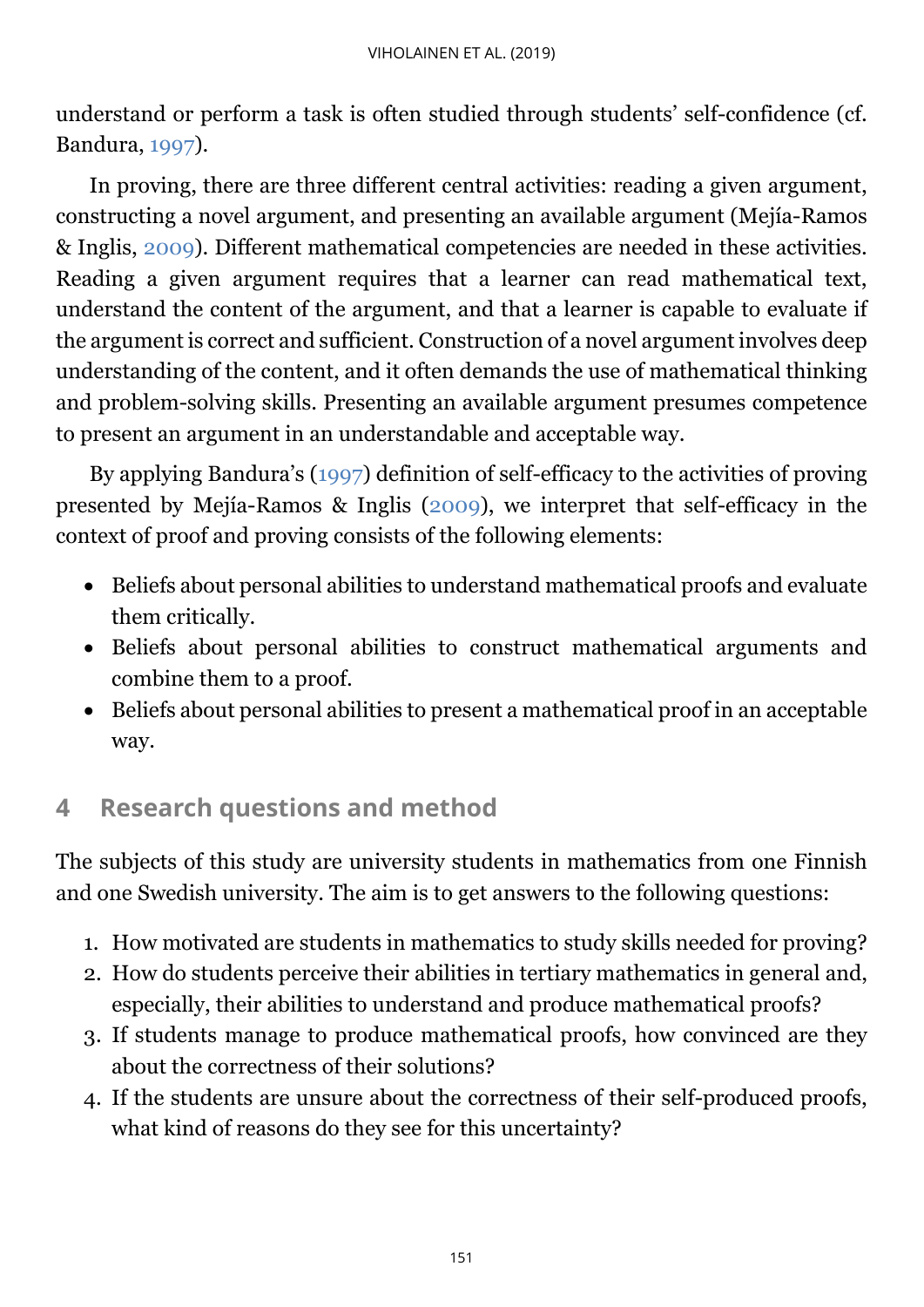The first question deals with students' motivation to study proof and proving. Because motivation is an important prerequisite for learning, this question offers background for the other questions. The second question is explicitly about the students' self-efficacy beliefs about proof and proving (cf. Section 3). In this study, only the abilities to understand and produce mathematical proofs are studied as a separate question, because we assume that the production of a proof includes both the construction and presenting of the proof. The third question addresses to students' self-efficacy and self-assessment of their own performance. The last question aims at revealing students' conceptions about reasons for potential uncertainty with respect to their self-produced proofs.

The participants in this study have already some experiences from studying university mathematics and hence also from proving. The sample consists of 21 Finnish and 8 Swedish third-year students from one Finnish and one Swedish university. Most of the students are student teachers in mathematics (18 students in the Finnish sample and everyone in the Swedish sample). Although the number of participants is small, the sample can be considered quite representative. The Swedish participants make up the whole third year class at the Swedish university, and Finnish participants about 90 % of the same class at the Finnish university. In both countries, the survey was conducted during an ordinary lecture of a compulsory course for student teachers. All the students who were present responded to it on the voluntary basis.

Data were collected with a questionnaire containing both Likert-scale statements and open questions. In the Likert-scale items, a five-point response scale (1= strongly disagree,  $2 =$  disagree,  $3 =$  neutral view,  $4 =$  agree,  $5 =$  strongly agree) was used. Data for the research questions 1-3 consist of the responses to the Likert-scale statements. Statements were originally presented in Finnish (for Finnish students) and in Swedish (for Swedish students) but are translated into English for this report.

The quantitative analyses of our data included computing standard descriptive measures and effect sizes and applying Student's t-tests. Further, we have calculated Spearman correlation measures and given the percentual distributions of response frequencies. Since the sample size is small, sometimes it is more useful to evaluate differences between the groups with the aid of the effect sizes (Cohen's d) than using t-tests. In certain analyses, we have done so.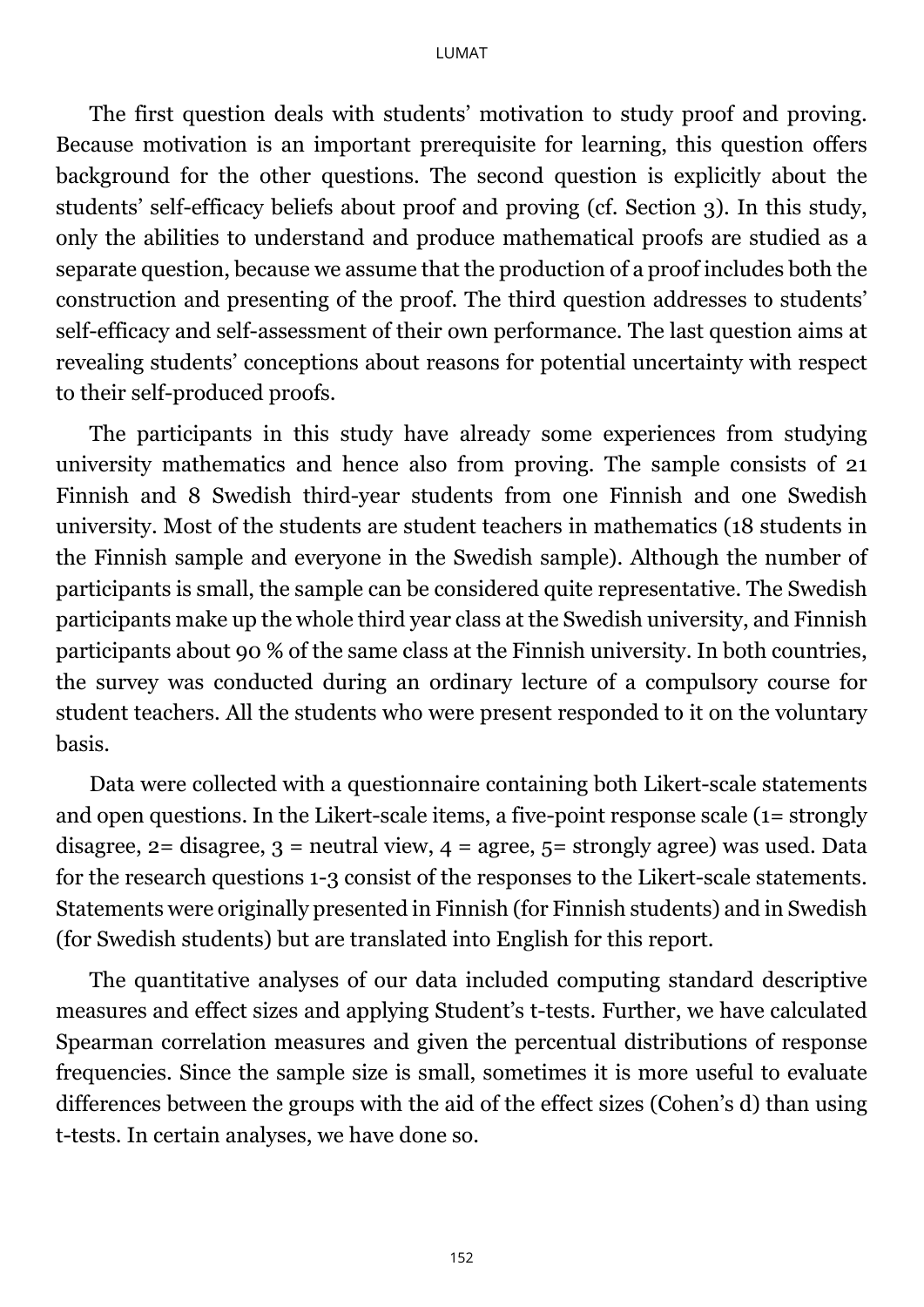Data for the question 4 comes from the open question where students were asked to analyse possible reasons for their eventual uncertainty about the correctness of a self-produced proof. The responses were analysed by applying data-based content analysis in which the response categories were created based on the data. Also, in this part, the Finnish students answered in Finnish, and the Swedish students in Swedish. In the next section, two researchers have checked the translations of the quotations from Finnish and Swedish responses into English.

## **5 Results**

#### <span id="page-5-1"></span>**5.1 Students' motivation for proving**

The results presented in [Table 1](#page-5-0) indicate that the participating students experienced high motivation for learning activities concerning proofs. Students expressed willingness to learn both to understand and to construct mathematical proofs. The Swedish students indicated a little higher motivation to learn to construct proofs than to understand them. Because of the sample size, this difference is however not statistically significant. In Statement 2, Cohen's d for the means of Finnish and Swedish sample is -0.80, which indicates a large effect size (Cohen, [1988\)](#page-14-0).

<span id="page-5-0"></span>**Table 1.** Students' motivation to learn proving. Means and standard deviations for Statements 1 and 2, and effect sizes (Cohen's d) for the differences between Finnish and Swedish samples.

|                                                           | Finland $(n=21)$ |           | Sweden (n=8) |           | Total ( $n=29$ ) |          | d      |
|-----------------------------------------------------------|------------------|-----------|--------------|-----------|------------------|----------|--------|
| <b>Statement</b>                                          | Mean             | Std. dev. | Mean         | Std. dev. | Mean             | Std. dev |        |
| S1: I want to learn to understand<br>mathematical proofs. | 4.19             | .87       | 4.38         | .74       | 4.24             | .83      | $-.24$ |
| S2: I want to learn to construct<br>mathematical proofs.  | 4.24             | .77       | 4.75         | .46       | 4.38             | .73      | -.80   |

The more detailed percentual distributions of the response frequencies are presented in [Table 2.](#page-6-0) This table shows that none of the respondents were totally unmotivated to study activities concerning proofs. In S1, altogether 83 % of the students responded that their motivation to learn to understand mathematical proofs is at least on the level 4. In S2, all the students evaluated their motivation at least to level 3, and more than half of them (52 %) evaluated their motivation toward proofproduction to be at the highest level in the five-point scale.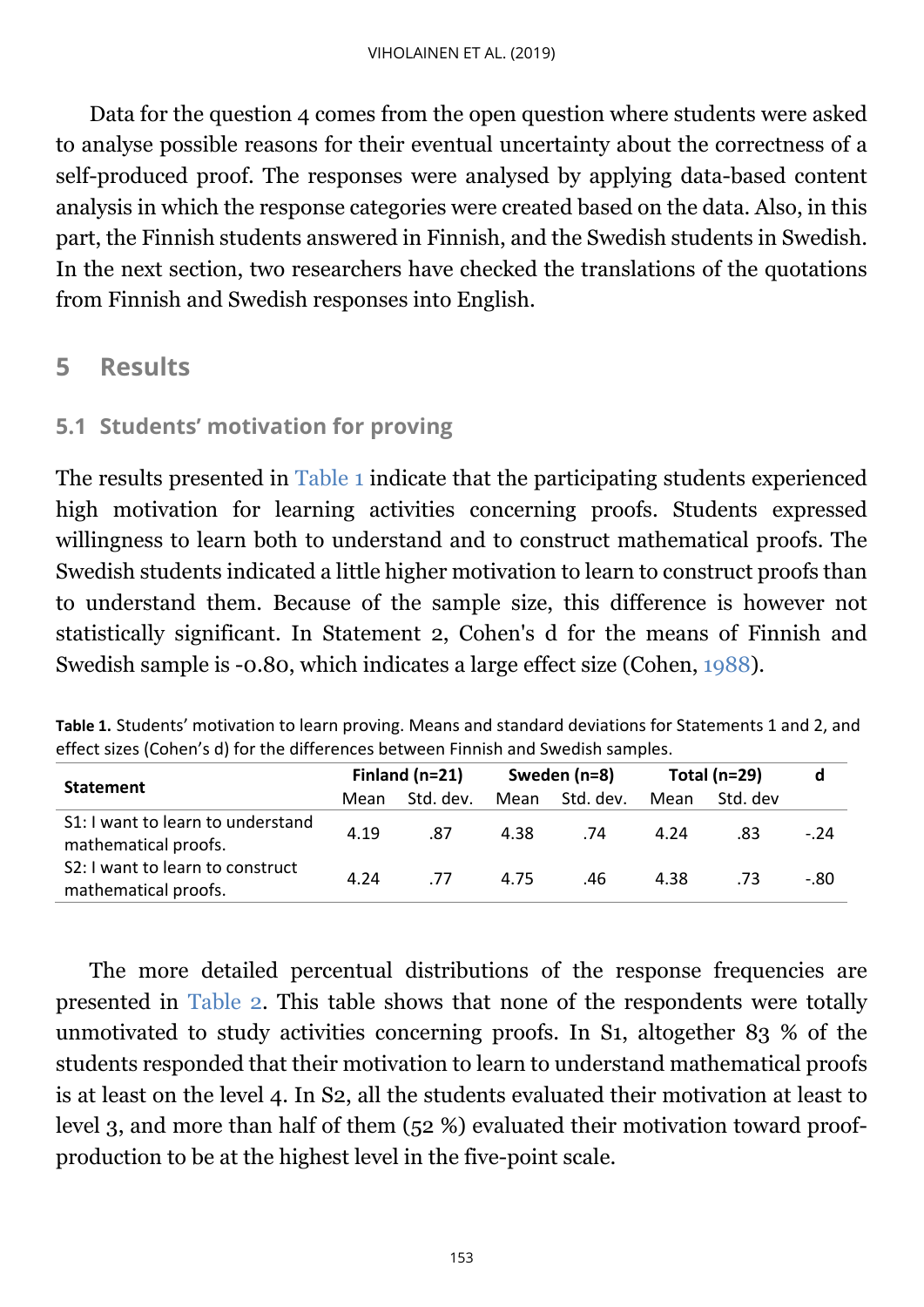|          |  |           |   | <b>Mode</b> | <b>Median</b> |
|----------|--|-----------|---|-------------|---------------|
| <b>.</b> |  | ◡         | 6 |             |               |
| r.       |  | - -<br>-- |   |             |               |

<span id="page-6-0"></span>**Table 2.** Percentual frequencies of Statements 1 and 2 (n=29).

### **5.2 Students' conceptions about their general mathematical abilities and abilities concerning proofs**

In Statement 3, the students were asked to evaluate their general mathematical skills. Statement 4 deals with abilities to understand mathematical proofs, and Statement 5 abilities to construct proofs. The results are presented in [Table 3.](#page-6-1)

<span id="page-6-1"></span>**Table 3.** Students' conceptions about their general mathematical abilities and abilities to understand and construct mathematical proofs.

|                                                            | Finland $(n=21)$ |           | Sweden (n=8) |           | Total ( $n=29$ ) |           | d      |
|------------------------------------------------------------|------------------|-----------|--------------|-----------|------------------|-----------|--------|
| <b>Statement</b>                                           | Mean             | Std. dev. | Mean         | Std. dev. | Mean             | Std. dev. |        |
| S3: I am skillful in university<br>mathematics.            | 3.14             | .91       | 3.13         | .84       | 3.14             | .88       | .01    |
| S4: I am skillful in understanding<br>mathematical proofs. | 3.10             | .94       | 3.38         | .74       | 3.17             | .89       | $-.33$ |
| S5: I am skillful in constructing<br>mathematical proofs.  | 2.38             | .74       | 2.25         | .89       | 2.34             | .77       | .16    |

The results in [Table 3](#page-6-1) show that students typically assign a score for their general mathematical skills from the middle of the scale. Similarly, they evaluated their abilities to understand mathematical proofs to be at the same level. However, they consider their abilities to construct mathematical proofs remarkably lower than the previously mentioned skills (S3 vs. S5:  $t(28) = -6.33$ , p<.001; S4 vs. S5:  $t(28) = -6.27$ , p<.001). In Statement S4, the effect size between Finnish and Swedish samples is between small and medium (Cohen, 1988).

<span id="page-6-2"></span>**Table 4.** Percentual frequencies of Statements 3, 4, and 5 (n=29).

|          | . . |    |    | . .<br>. . |             |               |
|----------|-----|----|----|------------|-------------|---------------|
|          |     |    |    |            | <b>Mode</b> | <b>Median</b> |
| r<br>၁၁  |     | ┱┙ |    |            |             |               |
| c,<br>34 | 28  | ົ  | 38 |            |             |               |
| 52       |     | ົ  |    |            |             |               |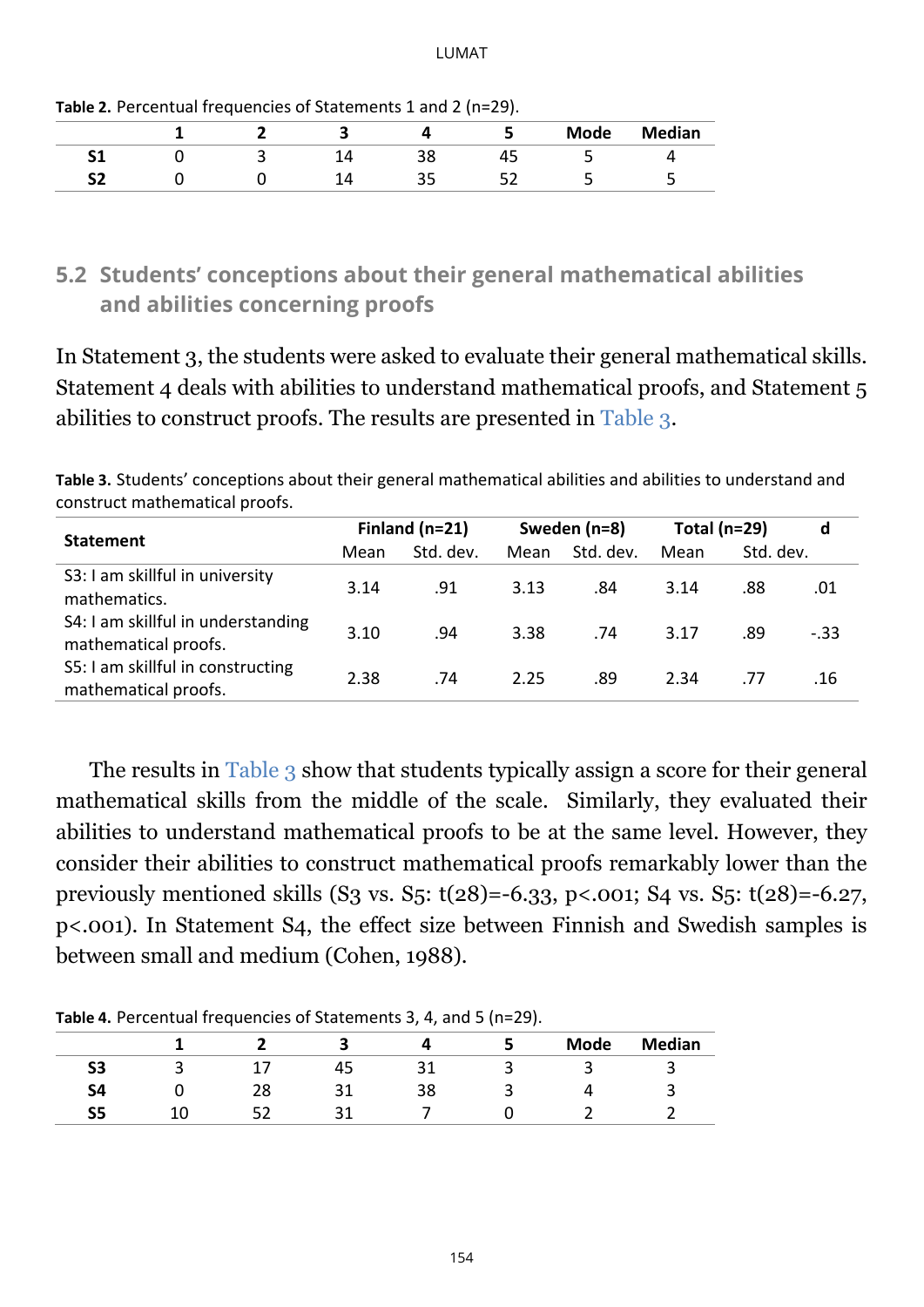<span id="page-7-1"></span>The percentual frequencies presented in [Table 4](#page-6-2) strengthen the already made conclusions that students evaluate their knowledge about university mathematics and proofs quite modestly and their skills in proving being even poorer. The more interesting observation is that the frequencies for the extreme values are again low.

### **5.3 How convinced the students are about their proving performances?**

Statement 6 deals with the question how convinced students are about their performance in proving tasks and, in Statement 7, students were asked to compare their experiences of uncertainty between proving tasks and other mathematical exercises. The means and standard deviations of their responses are presented in [Table 5.](#page-7-0) They show that the Swedish students are more critical toward Statement 6 than the Finnish students. Effect size (Cohen's d) is almost medium size (Cohen, 1988). However, in Statement 7, there is no significant difference between the groups. Due to the large variation, the mean difference between Statements 6 and 7 is not statistically significant  $(t(28)=-1.42, p>0.05)$ .

|                                                                                                                               | Finland $(n=21)$ |          | Sweden (n=8) |         | Total ( $n=29$ ) |         | d      |
|-------------------------------------------------------------------------------------------------------------------------------|------------------|----------|--------------|---------|------------------|---------|--------|
| <b>Statement</b>                                                                                                              | Mean             | St. dev. | Mean         | St. dev | Mean             | St. dev |        |
| S6: If I manage to construct a<br>mathematical proof, I am convinced<br>about its correctness.                                | 3.24             | .89      | 2.75         | 1.17    | 3.10             | .98     | .47    |
| S7: In proving tasks, I feel more<br>uncertainty about the correctness of<br>my solution than in other types of<br>exercises. | 3.62             | 1.24     | 3.63         | 1.41    | 3.62             | 1.27    | $-.01$ |

<span id="page-7-0"></span>**Table 5.** Students' experience of uncertainty in proving tasks.

The more detailed distributions of response frequencies are presented in [Table 6.](#page-7-1) In S6, there was quite a much dispersion in the responses; altogether 28 % of the students responded '1' or '2', which indicates that they were not convinced about the correctness of their proving performances. Instead, 35 % responded at least '4' to this question, which means that they were more often convinced than unconvinced. About two thirds of the respondents (66 %) agreed at least at the level 4 with Statement 7, showing that they feel more uncertainty in the case of proving tasks than in the case of other mathematical exercises. However, there was a minority who did not feel in this way: Almost one fourth (24 %) responded '1' or '2' to this claim.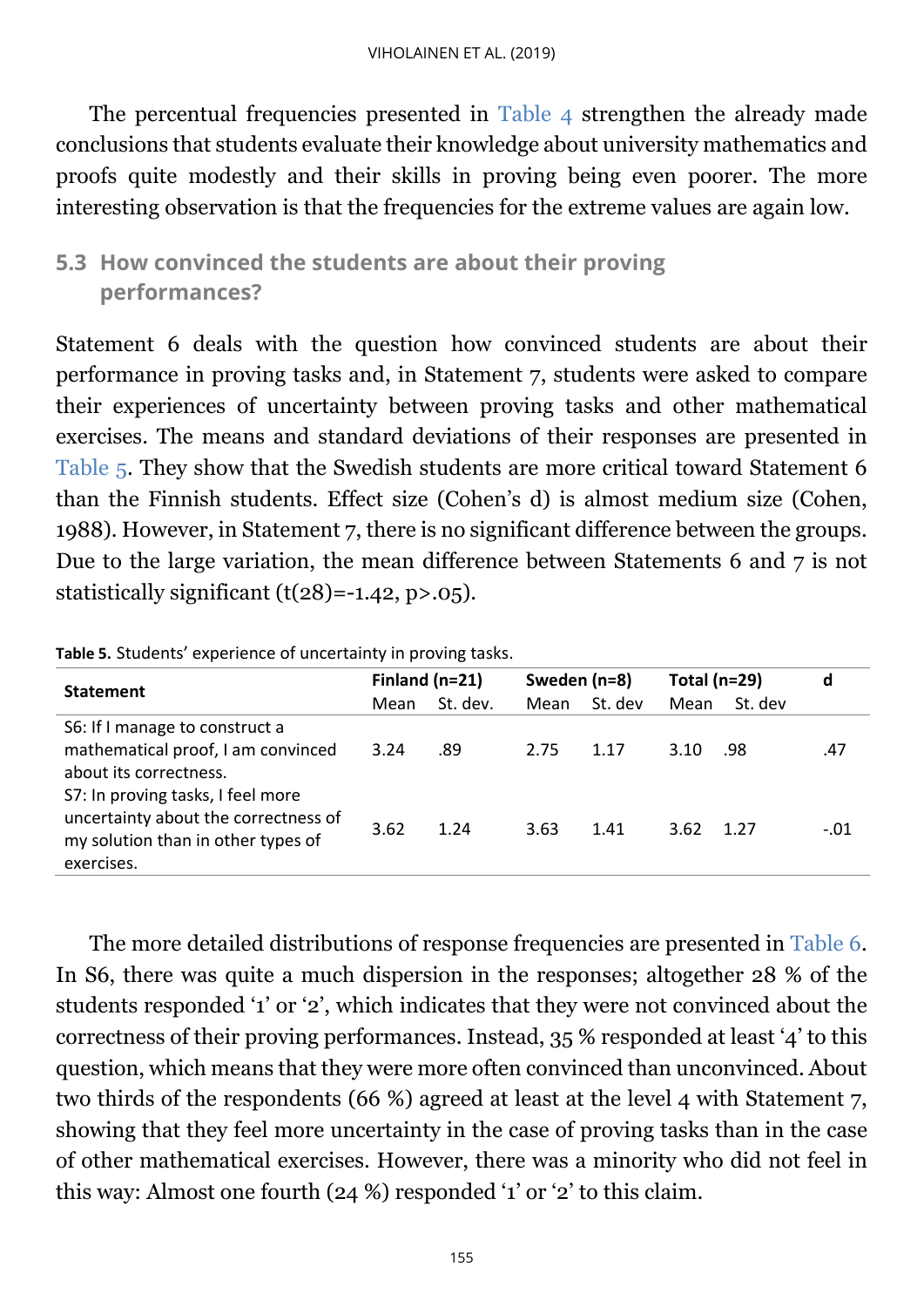LUMAT

|    |  |  | <b>Mode</b> | <b>Median</b> |
|----|--|--|-------------|---------------|
| 50 |  |  |             |               |
|    |  |  |             |               |
|    |  |  |             |               |

**Table 6.** Percentual frequencies of Statements 6 and 7 (n=29).

#### **5.4 Correlations between the statements**

Covariance between the variables in Statements 1–7 were also studied with the aid of Spearman's correlation coefficient. All pairs for which the correlation is significant, at least, at the level .05 are listed in [Table 7.](#page-8-0)

|           | Spearman's rho | Sig.   |
|-----------|----------------|--------|
| $S3 - S6$ | .53            | < 0.01 |
| $S4 - S6$ | .37            | < 0.05 |
| $S5 - S6$ | .59            | < .001 |
| $S3 - S7$ | $-.50$         | < 0.01 |
| $S4 - S7$ | $-.43$         | < 0.05 |

<span id="page-8-0"></span>**Table 7.** Correlations (Spearman's rho) between the variables S1–S7 (n=29).

Interestingly, S1 and S2, which measure motivation to study proving activities, do not correlate at significance level .05 with the other variables. Variable S6 correlates positively with all the variables concerning abilities in S3, S4, and S5. This means, for example, that if a student tends to be convinced about the correctness of his or her proof, he or she probably feels to be skillful in university-level mathematics in general and both in understanding and constructing mathematical proofs. Variable S7 correlates negatively with S3 and S4. This indicates, for example, that the more skillful a student experiences to be in university mathematics and, especially, understanding mathematical proofs, the less there is difference in his or her uncertainty about the correctness of his or her solutions between proving tasks and other mathematical tasks.

#### **5.5 Reasons for uncertainty about proof construction**

The open question was formulated as follows: *If you experience uncertainty about the correctness of a proof you have constructed, what are the reasons for this?* Results presented in [Table 8](#page-9-0) reveal how many students mentioned each reason for uncertainty in their responses for the open question. Each response may include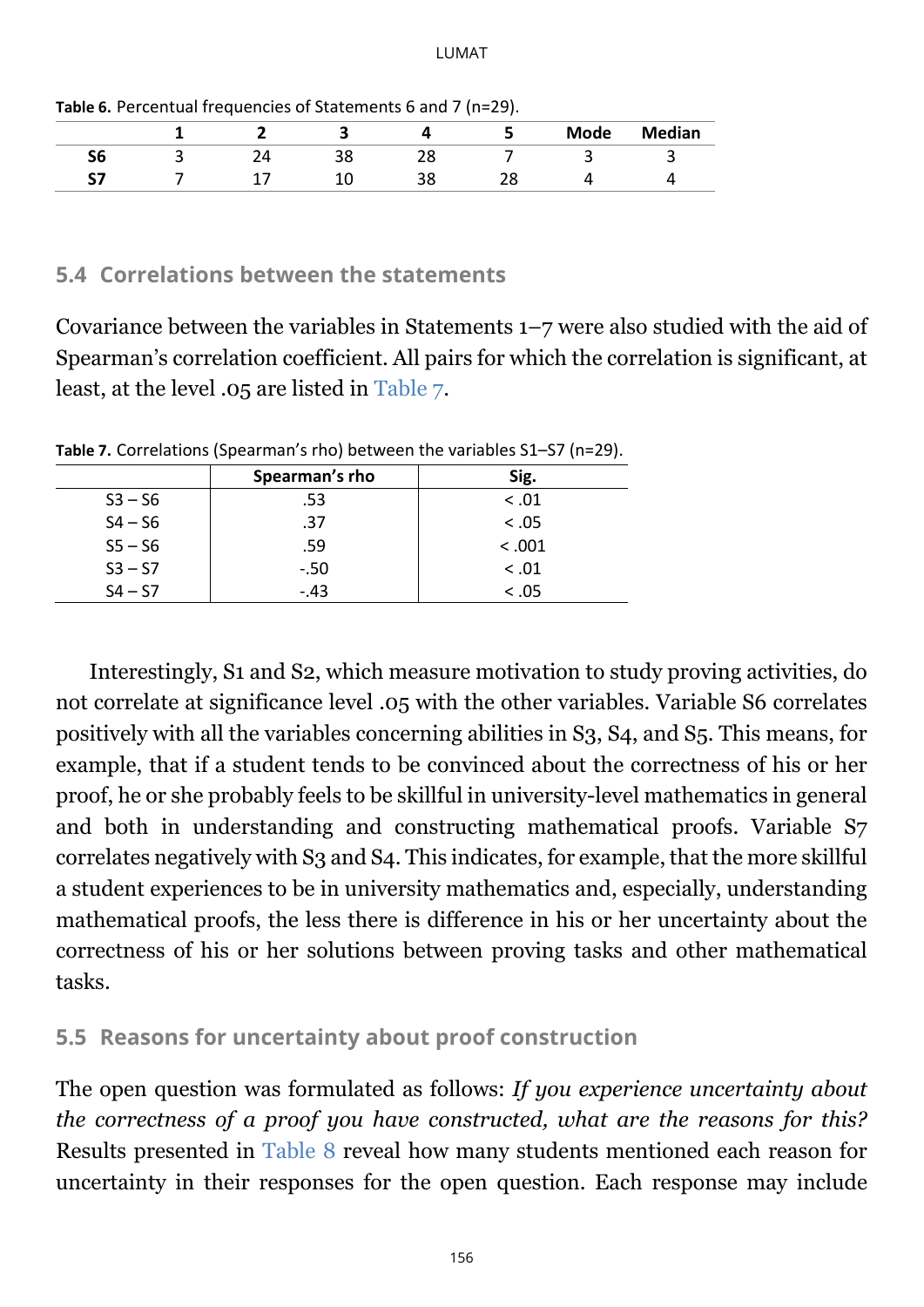several reasons. Below [Table 8,](#page-9-0) we describe what kind of responses were placed into each response category.

| <b>Reason category</b>                    | Frequency (%) |
|-------------------------------------------|---------------|
| Regulating the proving process            | 41            |
| Fear of mistakes or deficiencies          | 41            |
| Nature of the proof                       | 24            |
| Understanding of the mathematical content | 28            |
| Presentation                              |               |
| Unspecified reasons                       |               |

<span id="page-9-0"></span>**Table 8.** Students' reasons for uncertainty about proofs they have constructed (n=29).

#### 5.5.1 Regulating the proving process

In total, 41 % of the respondents somehow mentioned regulating the proving process as a reason for potential uncertainty. The students expressed difficulties either in beginning or in organising the proving process:

*"Usually, I am not sure how I should start a proof."*

*"The biggest problem is that often I do not know how to begin a proof."*

*"In the case of proofs with antithesis, I experience the proving process as troublesome. It is difficult to see where the process should result in, in order to achieve the desired result."*

*"Most often, it is difficult to know in advance which areas should be investigated in order to prove an affair."*

Students expressed also annoyance for that there rarely exists a ready-made algorithm or a model to be imitated. This makes the proving process difficult:

> *"I consider proofs as the most difficult things in mathematics, because there exists no specific formula that should be used in specific proofs."*

> *"In many other types of mathematical assignments, there is often something concrete (for example, a formula) which may be applied to solve the problem. Proving is more abstract for me, because here you have to help yourself to find a rule that leads to a proof."*

A couple of students referred only to a lack of experience from proving:

*"Lack of practicing."*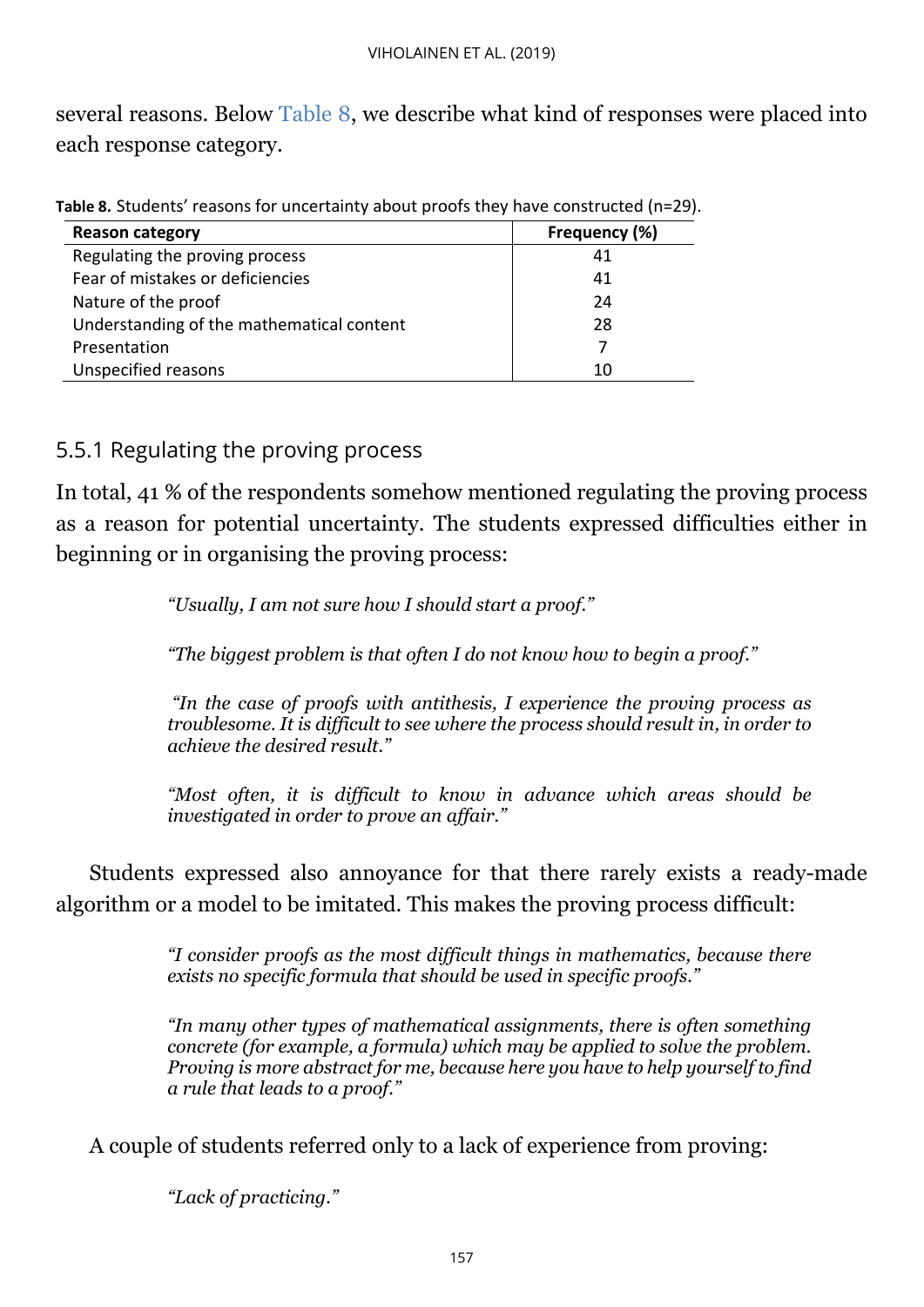*"Unfamiliarity in producing proofs."*

5.5.2 Fear of mistakes or deficiencies

Again, 41 % of the student referred to a doubt that a self-produced proof includes some mistakes or deficiencies. These responses revealed that students worry about doing something wrong or they have feelings that the proofs they have produced are insufficient in some way:

> *"Does my reasoning include errors? Have I unnoticedly assumed something extra?"*

*"Typing error"*

One student speculated about the possibility of making circular reasoning:

*"Sometimes I wonder if the whole proof is mere circular reasoning."*

Some students referred to difficulties to evaluate whether or not they have used acceptable methods or followed rules in an acceptable way:

> *"While proving, I often think if it is allowed to use some specific method in that situation."*

> *"Mainly, I hesitate if I have used the correct tools or if I have understood the beginning of the problem correctly / started to solve the problem in a correct way."*

*"I am not sure about its completeness, or about following of rules."*

Due to *"... if I have understood the beginning of the problem correctly..."* in the second quotation above, this response has been assigned to the class "Understanding of mathematical content", as well.

#### 5.5.3 Nature of the proof

Altogether 24% of the respondents wrote about difficulties in knowing or understanding the nature of the proof. Some of the students were unsure about the criteria of an acceptable proof:

*"Also, you do not always know which things a proof must include."*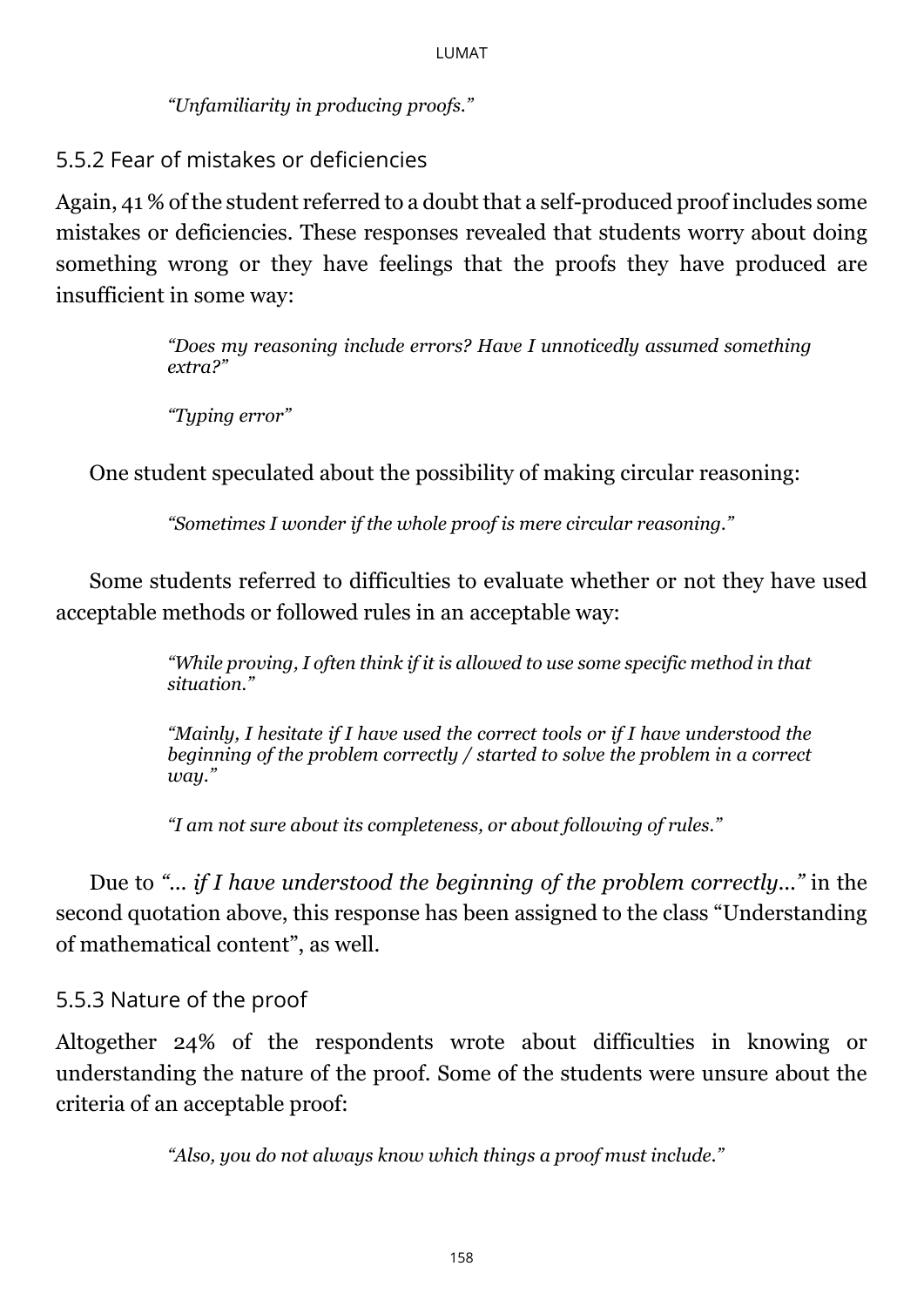*"Not knowing of how extensive a proof should be."*

*"What is enough for a proof?"*

One student thought that she was not competent enough to evaluate when a proof is acceptable. This leads to a feeling of uncertainty. The following response was classified both to the class "Nature of proof" and "Uncertainty about correctness".

> *"I have not yet internalized properly the producing of mathematical proofs, so I cannot evaluate if my proof is firm or if I have thought the issue somehow incorrectly."*

Furthermore, the following response was assigned to both categories "Regulating of the proving process" and "Nature of a proof". It illustrates that deficiencies in understanding the nature of proof probably cause problems in organising the proving process as well.

> *"I do not understand how proving proceeds; and I do not understand how something is proven correctly, if it is explained using difficult terms."*

#### 5.5.4 Understanding of the mathematical content

[Table 8](#page-9-0) also shows that 28 % of the students mentioned difficulties in understanding the mathematical content. Many of them considered inadequate understanding of definitions, theorems and lemmas:

> *"Uncertainty is also caused by not understanding completely all the lemmas and other auxiliary theorems."*

*"Have I understood the theory correctly, and can I apply it?"*

*"Probably I have understood some definition wrongly, or I am unsure if I have followed rules."*

Some students reflected uncertainty in understanding the assignment. In the case of proving tasks, it is reasonable to include these to uncertainties in understanding the content:

*"You do not understand the question completely."*

*"That I have not understood the problem."*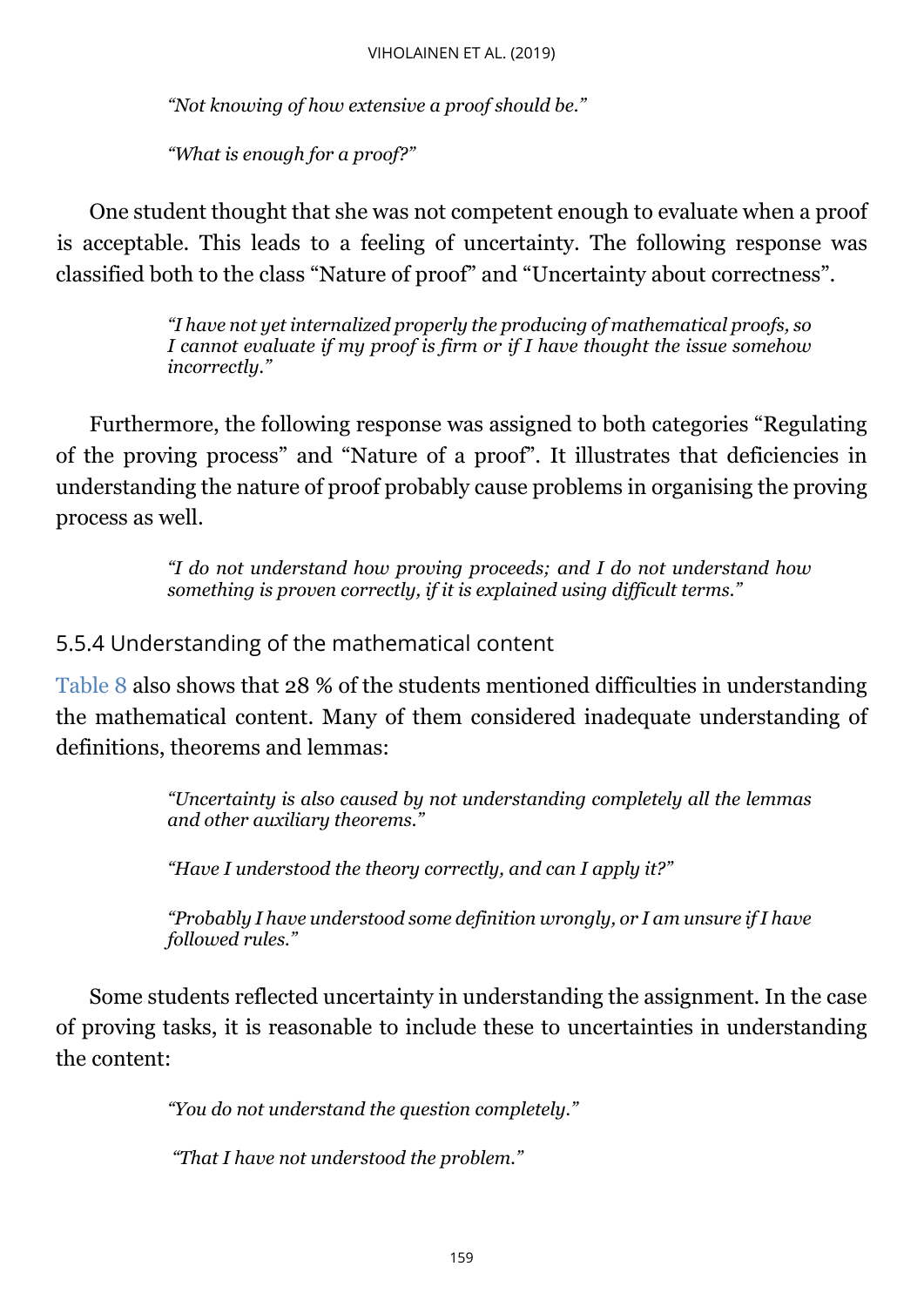#### 5.5.5 Presentation

Two students (7 %) raised doubts about the presentation of a proof:

*"About clarity."*

*"Formulation of a proof."*

5.5.6 Unspecified reasons

Three responses (10 %) included statements that could not be classified into the above-mentioned categories. These responses were somewhat vague, and thus it was not possible to interpret them reliably enough.

One student wrote that her proofs proves actually nothing for her. However, she did not specify if she had problems, for example, either in understanding the mathematical content or the structure of a proof:

*"The proof that I have constructed proves nothing to me."*

Two other students referred to deficiencies in their knowledge without specifying that any more:

*"Deficient knowledge."*

*"My knowledge is not good enough in order to have an understanding whether I have done right or wrong."*

The latter response includes a reference also to uncertainty about the correctness, and, therefore, it has been classified also to the class "Uncertainty about correctness". However, the unspecified reference to lack of knowledge has been set to the class "Unspecified reasons".

# <span id="page-12-0"></span>**6 Discussion**

The results of this study show that students are highly motivated to learn to understand and to construct proofs. Almost none of them expressed low motivation to learn these skills. Compared to that, the participating students expressed more uncertainty when they evaluated their competencies to understand and produce mathematical proofs. Especially, they seemed to be doubtful about their skills to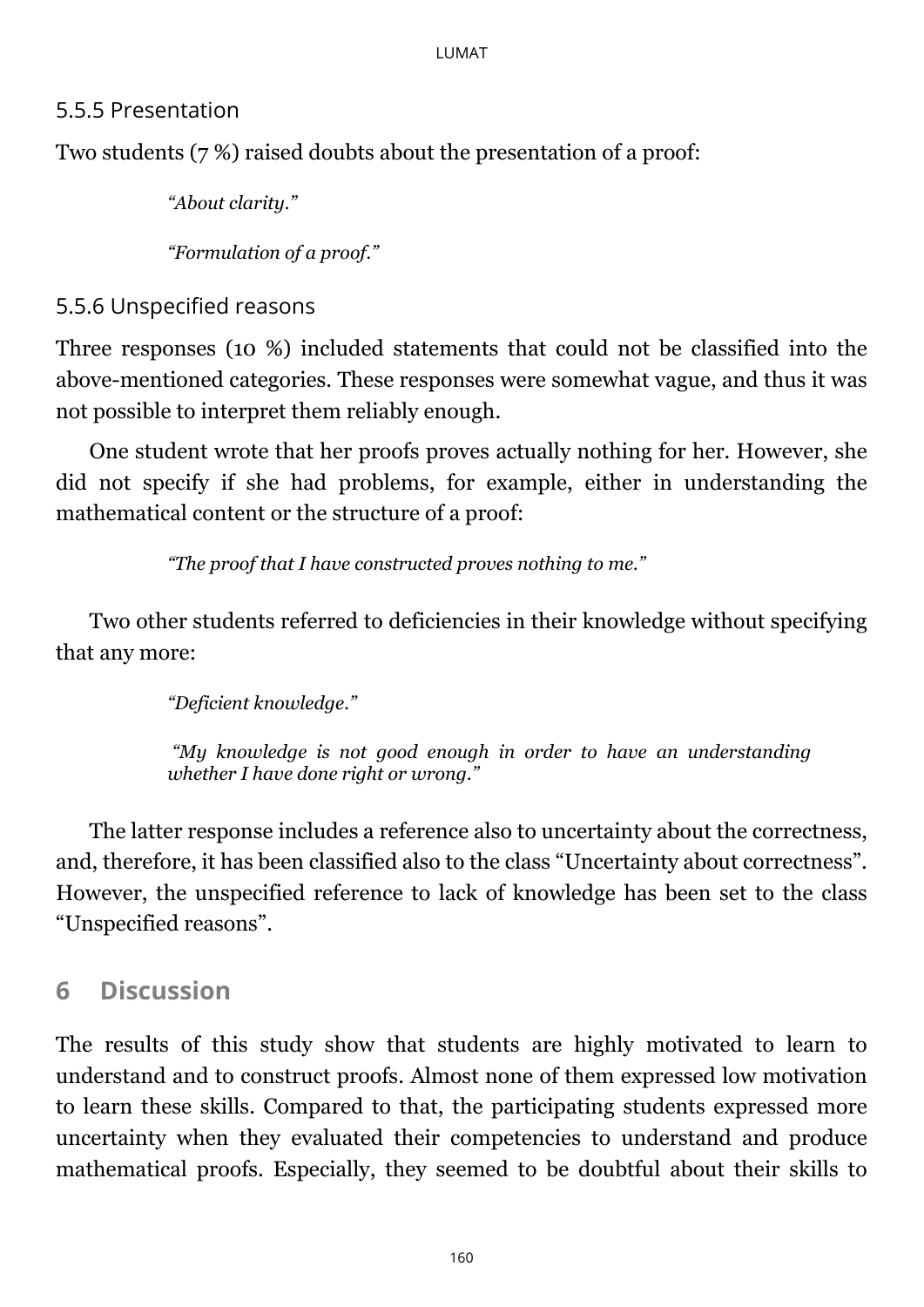construct mathematical proofs. In line with this, the students were not very convinced about the proofs they possibly have managed to construct. However, the variation in this issue was quite large, and it seemed that the Swedish students were more uncertain about their proof constructions than their Finnish peers. In our data, certainty about self-produced proofs correlates both with estimates of mathematical competencies in general and with estimates of proving competencies.

According to our findings, most often the reasons for uncertainty about selfproduced proofs are problems in regulating the proving process or a fear of making mistakes. Several students told about their difficulties in understanding the mathematical content or the nature of proof. Nonetheless, only a few students explicitly mentioned difficulties with the presentation of proofs.

Earlier studies (Hemmi, 2006; Reid & Knipping, 2010; Tossavainen & Luostarinen, 2004) have reported, on one hand, on students' challenges with respect to proof and proving in tertiary mathematics, and, on the other hand, about university students' high appreciation toward proof and proving (Viholainen, Lepik, Hemmi, Asikainen & Hirvonen, 2018). Challenges were met also in this study: The results of the survey show that most of the students considered proof and proving quite a challenging area in mathematics. This was reported also in the responses for the open question. Despite of these challenges, the students expressed high motivation to study proof and proving. This motivation may indicate high appreciation towards proof and proving. Another plausible explanation for high motivation to learn proving may be the fact that this skill is needed, for example, in the exams of mathematics courses in university. Unfortunately, our data does not allow us to study to which extent the students' motivation toward proving skills is internal and to which extent external motivation.

Based on the results of this study, mathematics students' self-efficacy beliefs about their competence to understand proofs is, on the average, at the medium level and beliefs about their competence to construct proofs a little lower than that. The analysis of the responses to the open question motivates us to conclude that this seems to be especially due to low self-efficacy in the context of constructing proofs. Most of the explicitly mentioned reasons are based on students' earlier experiences from proving. Typically, they are caused by inadequate knowledge or insufficient understanding, and they are mainly cognitive by nature. These are factors that can be affected through teaching. Our findings give some clues about how the development of students' selfefficacy with respect to proving competencies could be supported. For example, the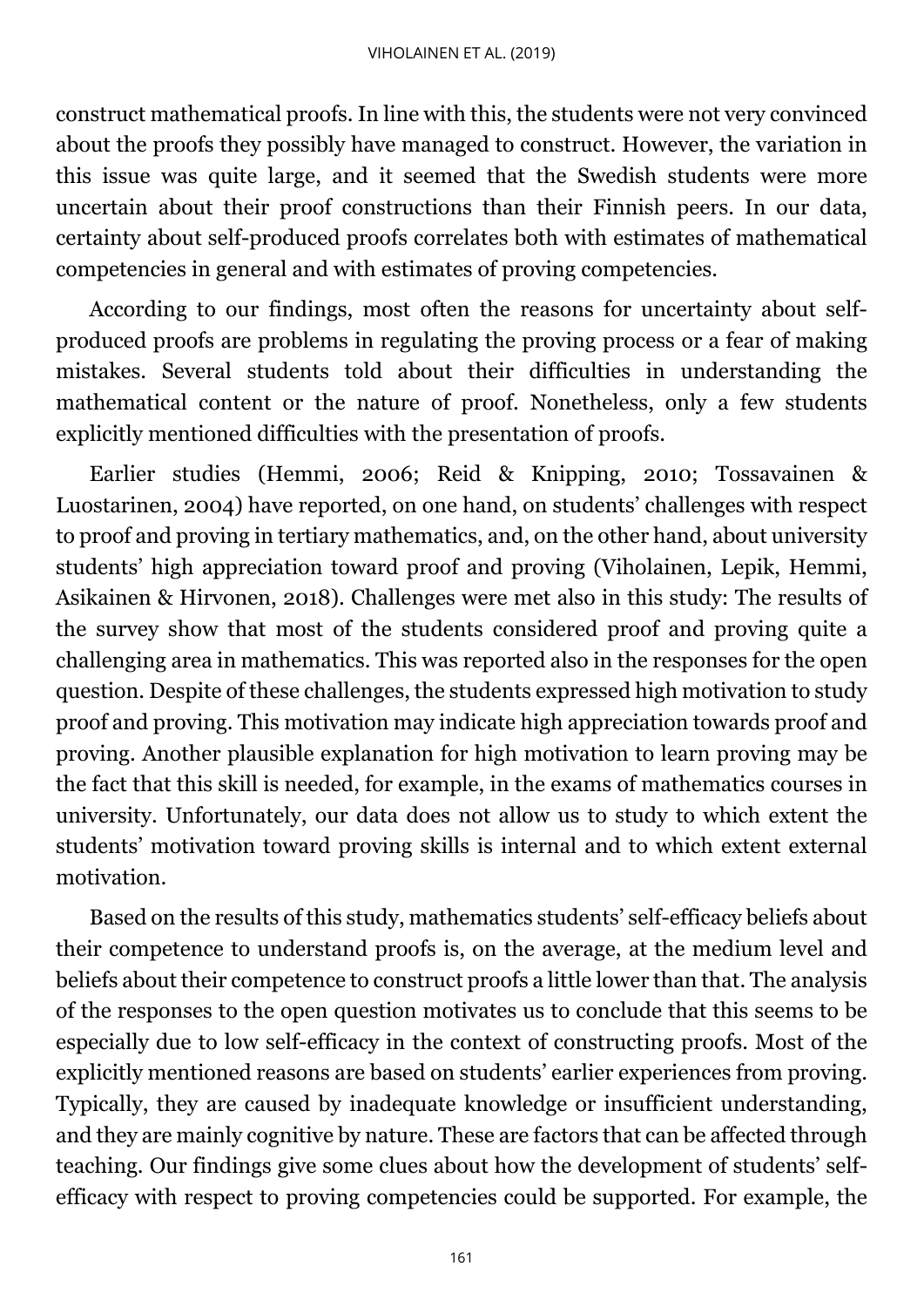findings related to understanding the nature of proof or difficulties to know when a proof is correct, imply a need to discuss about proof more explicitly in teaching. Hemmi (2008) has pointed out that, especially in Sweden, explicit discussion about proof and proving is often avoided during the lectures, yet different aspects of proof may come out indirectly in calculations etc. According to Hemmi, the lack of explicit discussion about proof may lead to a situation where students are unaware or uncertain about the nature of proof.

We encourage teachers to invest more on an explicit debate about proofs, since from the perspective of our discussion, it should help students to learn how to regulate the proving process. There is evidence (e.g. Attorps, Björk, Radic & Tossavainen, 2013) that, also at tertiary mathematics education, even small variation in teaching approaches and in the way of explaining the goals of teaching may already have a significant impact on that how students' argument for their reasoning and, thus also on students' self-efficacy.

Further, rehearsing proving in practice is also very recommendable. For example, a recent study from the first-year engineering students in Sweden (Tossavainen, Rensaa, and Johansson, 2019) shows that students whose view of mathematics is strongly based on exact reasoning perform significantly better than those whose view of mathematics focuses more on applications. Their data indicate a positive relationship between the high appreciation of proving and self-efficacy, too. As well, our findings above show that students' uncertainty with proofs are more due to a lack of experience than a lack of interest or a disability to see the value of proving.

#### <span id="page-14-0"></span>**References**

- Attorps, I., Björk, K., Radic, M., & Tossavainen, T. [\(2013\)](#page-12-0). Varied ways to teach the definite integral concept. *International Electronic Journal of Mathematics Educations, 8*(2–3), 81– 99.
- Bandura, A. [\(1997\)](#page-0-0). Self-efficacy: The exercise of control. New York, NY: W. H. Freeman.
- Bergwall, A., & Hemmi, K. [\(2017\)](#page-1-0). The state of proof in Finnish and Swedish mathematics textbooks – Capturing differences in approaches to upper secondary integral calculus. *Mathematical Thinking and Learning 19*(1), 1–18. DOI: 10.1080/10986065.2017.1258615
- Clark, M., & Lovric, M. [\(2009\)](#page-1-0). Understanding secondary–tertiary transition in mathematics. *International Journal of Mathematical Education in Science and Technology, 40*(6), 755– 776. DOI: 10.1080/00207390902912878
- Cohen, J. [\(1988\)](#page-5-1). *Statistical power analysis for the behavioral sciences.* Mahwah, NJ: Lawrence Erlbaum.
- deVilliers, M. [\(1990\)](#page-1-0). The role and function of proof in mathematics. *Pythagoras, 23,* 17–24.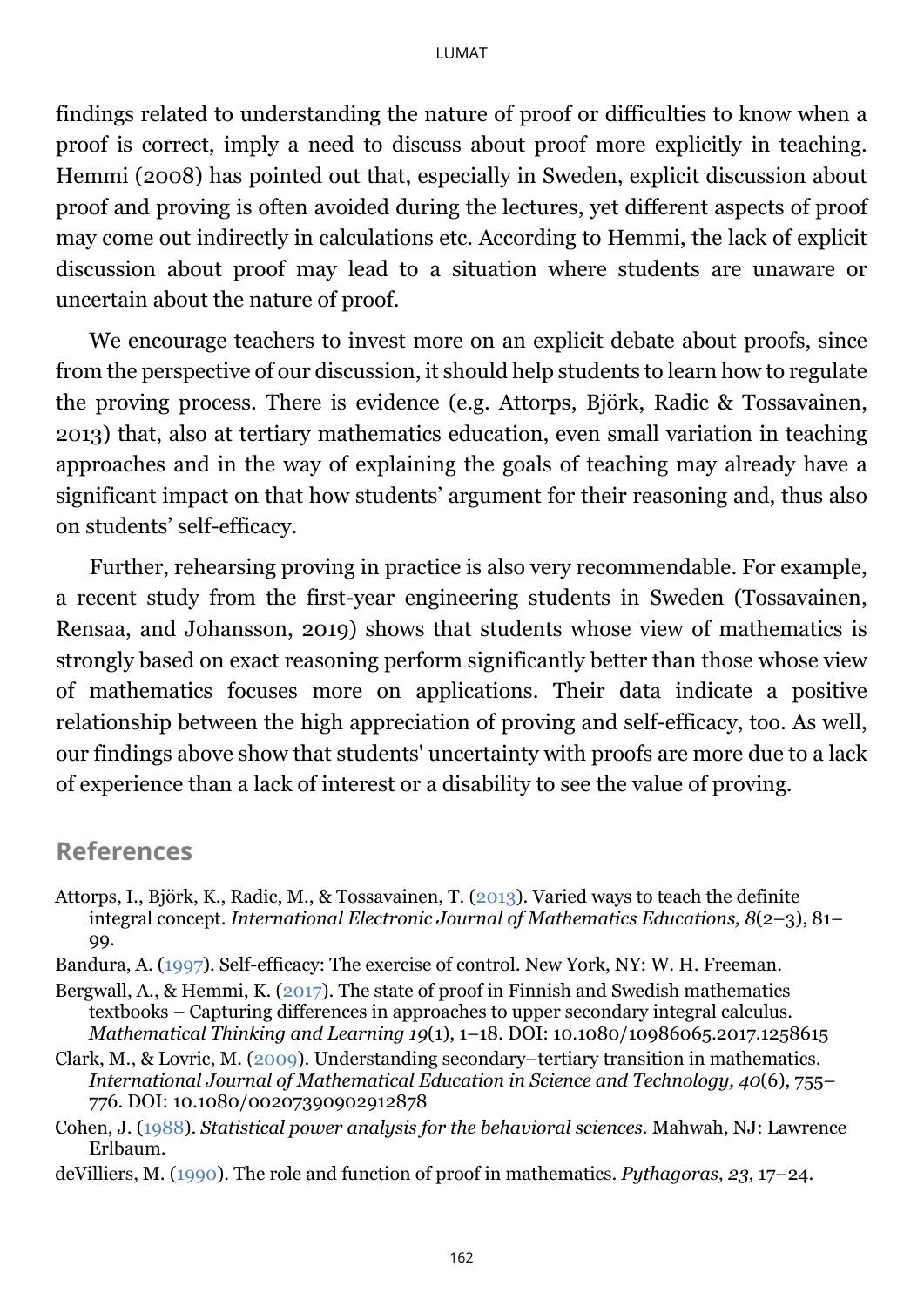- Flavell, J. H. [\(1979\)](#page-0-0). Metacognition and cognitive monitoring. A new area of cognitivedevelopmental inquiry. *American Psychologist, 34*, 906–911. DOI: 10.1037/0003- 066X.34.10.906
- Hanna, G. [\(2000\)](#page-1-0). Proof, explanation and exploration: an overview. *Educational Studies in Mathematics, 44*, 5–23.
- Hannula, M. S. [\(2011\)](#page-2-0). The structure and dynamics of affect in mathematical thinking and learning. In M. Pytlak, T. Rowland, & E. Swoboda (Eds.), *Proceedings of the Seventh Congress of the European Society for Research in Mathematics Education* (pp. 34–60). Rzeszów, Poland: University of Rzeszów.
- Hemmi, K. [\(2006\)](#page-1-0). *Approaching proof in a community of mathematical practice*. Doctoral thesis. Stockholm, Sweden: Stockholm University. Retrieved from [http://www.diva](http://www.diva-portal.org/smash/get/diva2:189608/FULLTEXT01.pdf)[portal.org/smash/get/diva2:189608/FULLTEXT01.pdf](http://www.diva-portal.org/smash/get/diva2:189608/FULLTEXT01.pdf)
- Hemmi, K. [\(2008\)](#page-12-0). Students' encounter with proof the condition of transparency. ZDM The International Journal on Mathematics Education. *The Special Issue on Proof, 40*, 413–426.
- Hemmi, K., Lepik, M., & Viholainen, A. [\(2013\)](#page-1-0). Analysing proof-related competences in Estonian, Finnish and Swedish mathematics curricula -towards a framework of developmental proof. *Journal of Curriculum Studies, 45*(3), 354–378.
- Lee, J. [\(2009\)](#page-2-0). Universals and specifics of math self-concept, math self-efficacy, and math anxiety across 41 PISA 2003 participating countries. *Learning and Individual Differences, 19*, 355– 365. DOI: [10.1016/j.lindif.2008.10.009](http://dx.doi.org/10.1016/j.lindif.2008.10.009)
- Lithner, J. [\(2008\)](#page-0-0). Research framework for creative and imitative reasoning. *Educational Studies in Mathematics, 63*(3), 255–276. DOI: 10.1007/sl0649-007-9
- Mejía-Ramos, J. P., & Inglis, M. [\(2009\)](#page-2-0). Argumentative and proving activities in mathematics education research. In F.-L. Lin, F.-J. Hsieh, G. Hanna & M. de Villiers (Eds.), *Proceedings of the ICMI-study 19 conference: Proof and proving in mathematics education*, (Vol. 2, pp. 88– 93). Taipei, Taiwan: The Department of Mathematics, National Taiwan Normal University.
- Mäkelä, V. [\(2011\)](#page-1-0). *Todistaminen suomalaisessa ja etelä-korealaisessa koulumatematiikassa.* [Proving in Finnish and South Korean school mathematics]. Master's thesis. Tampere, Finland: University of Tampere, Department of Mathematics and Statistics.
- OECD. [\(2013\)](#page-0-0). TALIS Country Notes, Country Profiles and National Reports. Retrieved from <http://www.oecd.org/education/school/talis-country-notes-and-country-profiles.htm>
- Pajares, F. [\(1996\)](#page-0-0). Self-efficacy beliefs in academic settings. *Review of Educational Research, 66*(4), 543–578. DOI: 10.3102/00346543066004543
- Reid, D.A., & Knipping, C. [\(2010\)](#page-1-0). *Proof in mathematics education: research, learning and teaching*. Rotterdam, Holland: Sense Publishers.
- Tall, D. [\(1995\)](#page-1-0). Cognitive growth in elementary and advanced mathematical thinking. In D. Carraher & L. Miera (Eds.), *Proceedings of X1X International Conference for the Psychology of Mathematics Education*, (Vol. 1, pp. 61–75). Recife, Brazil: Universidade Federal de Pernambuco.
- Tossavainen, T., & Luostarinen, K. [\(2004\)](#page-1-0). Peruskoulun matematiikanopettajaksi opiskelevien todistamistaidot ja matematiikkakuva. In K. Merenluoto & M. Mikkilä-Erdmann (Eds.), *Learning research challenges the domain specific approaches in teaching: A symposium for research on teaching and learning Turku 14.5.2004*, (pp. 88–99). Turku, Finland: University of Turku, Department of Teacher Education.
- Tossavainen, T., Rensaa, R. J., & Johansson, M. [\(2019\)](#page-12-0). Swedish first-year engineering students' view of mathematics, self-efficacy and motivation and their effect on task performance. *International Journal of Mathematical Education in Science and Technology*. [DOI:](https://doi.org/10.1080/0020739X.2019.1656827)  [10.1080/0020739X.2019.1656827](https://doi.org/10.1080/0020739X.2019.1656827)